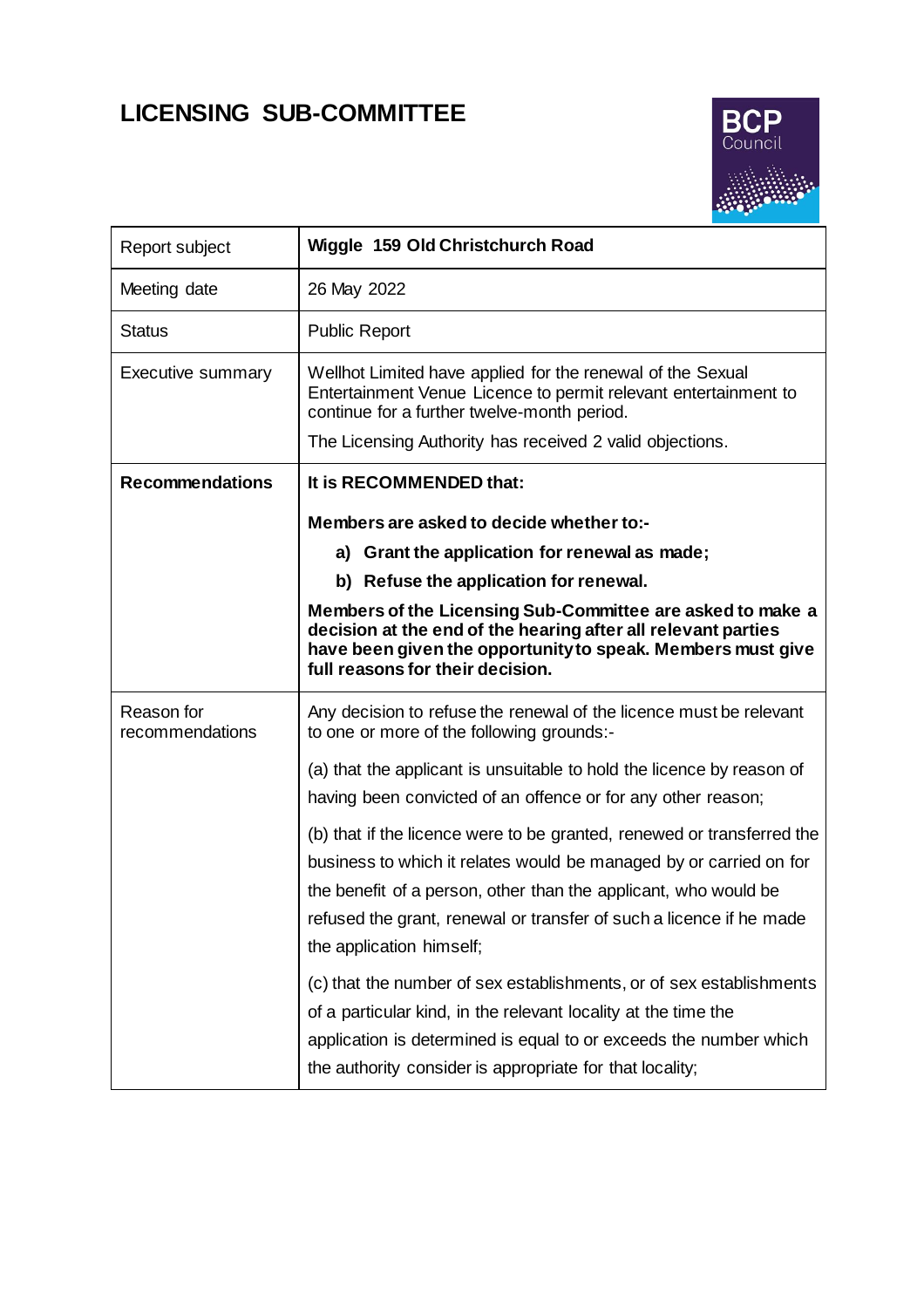| (d) that the grant or renewal of the licence would be inappropriate,<br>having regard-                                                                                                                                                                                         |
|--------------------------------------------------------------------------------------------------------------------------------------------------------------------------------------------------------------------------------------------------------------------------------|
| (i) to the character of the relevant locality; or                                                                                                                                                                                                                              |
| (ii) to the use to which any premises in the vicinity are put; or                                                                                                                                                                                                              |
| (iii) to the layout, character or condition of the premises, vehicle,<br>vessel or stall in respect of which the application is made.                                                                                                                                          |
| Where objections have been received and the concerns have not<br>been resolved through mediation between all parties, the Scheme<br>of Delegation set out in the Council's Constitution states that these<br>applications should be dealt with by the Licensing Sub-Committee. |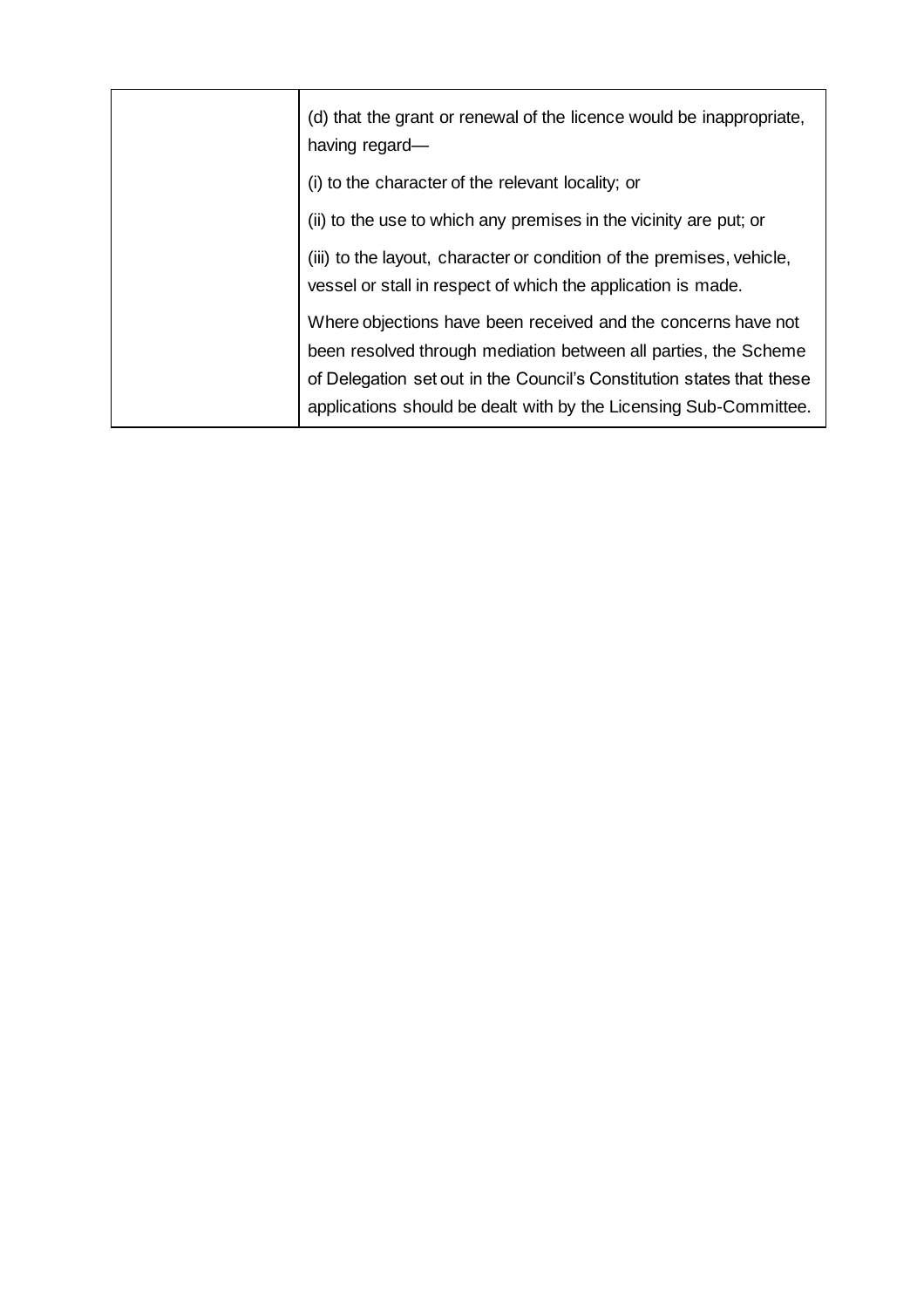| Portfolio Holder(s):      | <b>Councillor Bobbie Dove</b>           |
|---------------------------|-----------------------------------------|
| <b>Corporate Director</b> | Jess Gibbons - Chief of Operations      |
| <b>Report Authors</b>     | Sarah Rogers - Senior Licensing Officer |
| Wards                     | <b>Bournemouth Central</b>              |
| Classification            | For Decision                            |

# **Background**

- 1. An application for the renewal of a Sexual Entertainment Venue (SEV) Licence was made on 1st March 2022 to permit premises to continue providing relevant entertainment for a further twelve-month period. A copy of the application is attached at Appendix 1.
- 2. A map attached at Appendix 1a shows the location of the premises.
- 3. The premises have operated as a lap dancing club since 2006. This has consistently been with the same premises operator. There have been no incidents with regard to sexual assault or public space violence since the last renewal, which did not attract any objections at that time. A copy of the current SEV is attached at Appendix 2.
- 4. The renewal application for the SEV is required to be able to provide the adult entertainment at the premises which is referred to as "relevant entertainment" in the legislation. Relevant entertainment is defined as "any live performance or live display of nudity which is of such a nature that, ignoring financial gain, it must reasonably be assumed to be provided solely or principally for the purpose of sexually stimulating any member of an audience (whether by verbal or other means)".
- 5. In the case of a woman "display of nudity" means the display of her nipples, pubic area, genitals or anus and, in the case of a man; it means exposure of his pubic area, genitals or anus.

# **Consultation**

- 6. Applicants must give public notice of the application by publishing an advertisement in the local newspaper together with notice displayed on the premises for a period of 21 days.
- 7. Relevant objections must be made within 28 days of the application and should not be based on moral grounds or values.
- 8. 3 objections were received, however, one was refused as it was based on moral grounds leaving 2 valid objections – one from Councillor Dunlop and another from Councillor Northover. A copy of the objections is attached at Appendix 3.
- 9. The applicant has submitted evidence in support of their application which is attached at Appendix 4.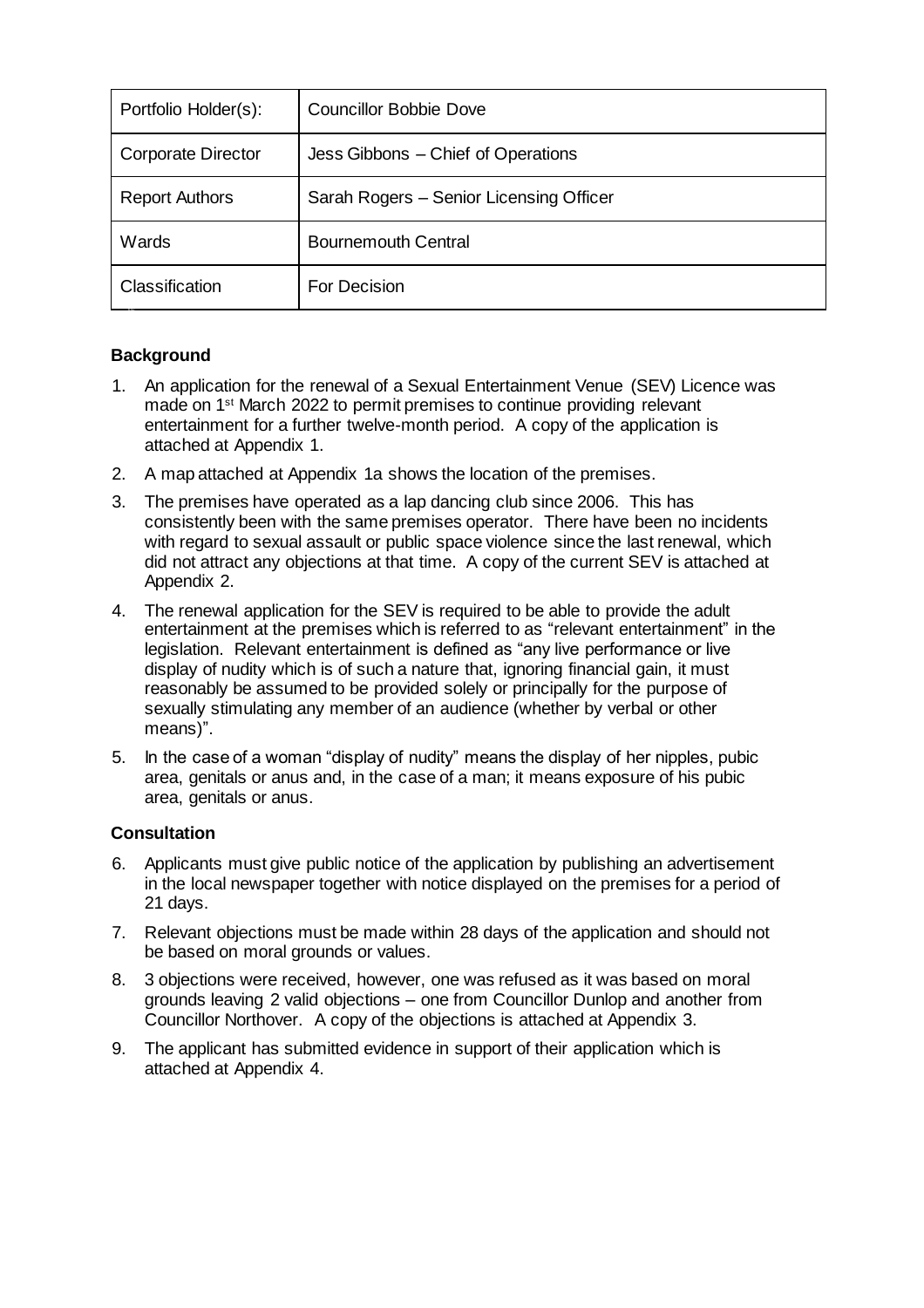# **Options Appraisal**

10. Before making a decision, Members are asked to consider the following matters:

- The submissions made by or made on behalf of the applicant.
- The objections received from Councillor Dunlop and Councillor Northover
- Section 27 of the Policing and Crime Act 2009, Schedule 3 of the Local Government (Miscellaneous Provisions) Act 1982, appropriate Regulations, and the Council's Sex Establishments Licensing Policy

#### **Summary of financial implications**

11. N/A

#### **Summary of legal implications**

12. If the application for renewal is refused the applicant may appeal the decision to the Magistrates' Court, unless the application was refused under grounds (c) or (d) above, in which case the applicant can only challenge the refusal by way of judicial review.

#### **Summary of human resources implications**

13. N/A

#### **Summary of sustainability impact**

14. N/A

#### **Summary of public health implications**

15. N/A

## **Summary of equality implications**

16. N/A

**Summary of risk assessment**

17. N/A

## **Background papers**

## **BCP Council – Sex Establishment Policy –**

[https://www.bcpcouncil.gov.uk/Business/Licences-and-permits/Documents/Sex-](https://www.bcpcouncil.gov.uk/Business/Licences-and-permits/Documents/Sex-Establishment-Policy-BCP.pdf)[Establishment-Policy-BCP.pdf](https://www.bcpcouncil.gov.uk/Business/Licences-and-permits/Documents/Sex-Establishment-Policy-BCP.pdf)

#### **Home Office Guidance –**

[https://webarchive.nationalarchives.gov.uk/ukgwa/20100413151441/http:/www.crimeredu](https://webarchive.nationalarchives.gov.uk/ukgwa/20100413151441/http:/www.crimereduction.homeoffice.gov.uk/crimereduction057a.pdf) [ction.homeoffice.gov.uk/crimereduction057a.pdf](https://webarchive.nationalarchives.gov.uk/ukgwa/20100413151441/http:/www.crimereduction.homeoffice.gov.uk/crimereduction057a.pdf)

## **Appendices**

1 – Copy application